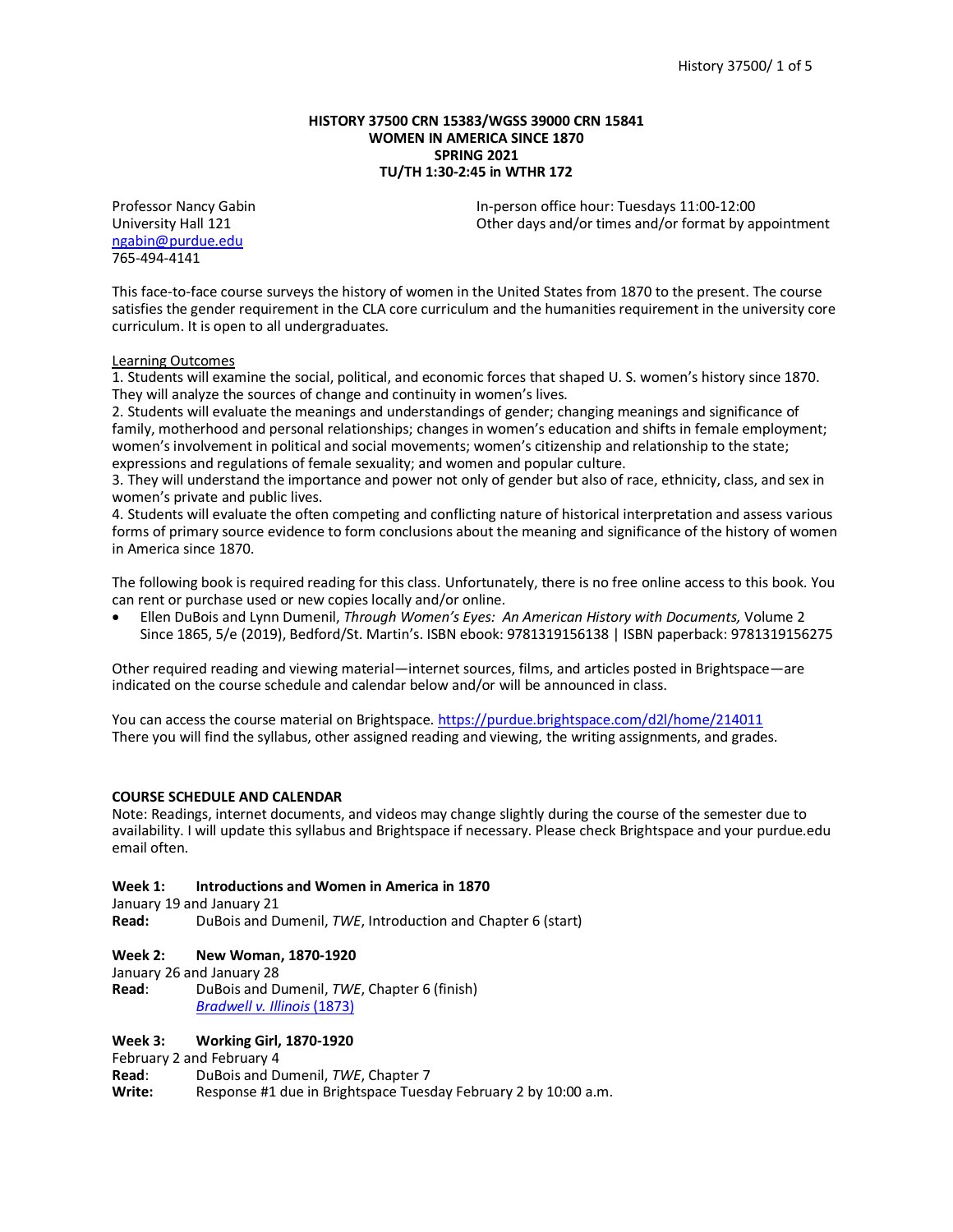# **Week 4: Politics and Power, 1890-1920, Part 1**

February 9 and February 11

- **Read**: DuBois and Dumenil, *TWE*, Chapter 8 (start)
	- *[Muller v. Oregon](https://www.law.cornell.edu/supremecourt/text/208/412)* (1908)
	- Remembering the 1911 Triangle Factory Fire: <http://www.ilr.cornell.edu/trianglefire/> (browse)
- **Watch**: Film: *[Triangle Fire](https://purdue.kanopy.com/video/triangle-fire)*. No class meeting Thursday February 11 so you can watch the film on your own time.
- **Write**: Essay 1 due Friday February 12 by 11:59 p.m.

# **Week 5/6: Politics and Power, 1890-1920, Part 2**

- February 16, February 18, and February 23
- **Read**: Dubois and Dumenil, Chapter 8 (finish)

Martha S. Jones, "How Black Suffragists Fought for the Right to Vote and a Modicum of Respect," *HUMANITIES*[, Summer 2019, Volume 40, Number 3](https://www.neh.gov/article/how-black-suffragists-fought-right-vote-and-modicum-respect)

- **Watch:** Films: Parts of *[The Vote](https://purdue.kanopy.com/video/vote)* and *Iron Jawed Angels*. No class meeting Thursday February 18 so you can watch the films on your own time.
- **Write**: Response #2 due in Brightspace Tuesday February 23 by 10:00 a.m.

# **Week 6/7: The New Woman in the Prosperity Decade**

- 
- February 25, March 2, and March 4<br>**Read**: DuBois and Dumenil, 7 **Read**: DuBois and Dumenil, *TWE*, Chapter 9 (through 1920s section and 1920s primary sources) Kathleen Blee, "Women in the 1920s' Ku Klux Klan Movement," pdf in Brightspace
- **Write**: Response #3 due in Brightspace Thursday March 4 by 10:00 a.m.

# **Week 8/9: From the Flapper to Rosie the Riveter, 1930-1950**

- 
- March 9, March 11, and March 16<br>**Read**: DuBois and Dumenil, **Read**: DuBois and Dumenil, *TWE*, Chapter 9 (finish) Dorothea Lange, photograph[s https://www.moma.org/artists/3373](https://www.moma.org/artists/3373) (browse) World War II government propaganda posters <http://americanhistory.si.edu/victory/> and [digital library northwestern ww2 poster collection](https://dc.library.northwestern.edu/collections/faf4f60e-78e0-4fbf-96ce-4ca8b4df597a?collection-search=%22women%22) (browse) **Write**: Essay 2 due Friday March 12 by 11:59 p.m.
- **Week 9: Reading Day, Thursday March 18. No class meeting.**

### **Week 10/11: Beyond the Feminine Mystique: Changing Lives in Postwar America**

March 23, March 25, and March 30<br> **Read:** DuBois and Dumenil. 7

- **Read**: DuBois and Dumenil, *TWE*, Chapter 10 Danielle McGuire, "'It was like all of us had been raped': Sexual Violence, Community Mobilization, and the African American Freedom Struggle," pdf in Brightspace Michelle Nickerson, "Moral Mothers and Goldwater Girls: Women and Grassroots Conservatism in the American Sunbelt," pdf in Brightspace Watch: Film: *The Pill*. No class meeting Thursday March 25 so you can watch the film on your own time.<br>Write: Response #4 due in Brightspace Tuesday March 30 by 10:00 a.m.
- Response #4 due in Brightspace Tuesday March 30 by 10:00 a.m.

# **Week 11/12:The Gender Revolution**

April 1, April 6, and April 8

**Read**: DuBois and Dumenil, *TWE*, Chapter 11 [Griswold v. Connecticut](http://law2.umkc.edu/faculty/projects/ftrials/conlaw/griswold.html) (1965) [Loving v. Virginia](http://law2.umkc.edu/faculty/projects/ftrials/conlaw/loving.html) (1967) [Frontiero v. Richardson](https://supreme.justia.com/cases/federal/us/411/677/case.html) (1973) **Write**: Essay 3 due Friday April 9 by 11:59 p.m.

# **Week 13: Reading Day, Tuesday April 13. No class meeting.**

# **Week 13/14:Women in the Modern Era, 1980-2000**

April 15, April 20, and April 22

**Read**: DuBois and Dumenil, *TWE*, Chapter 12 (start)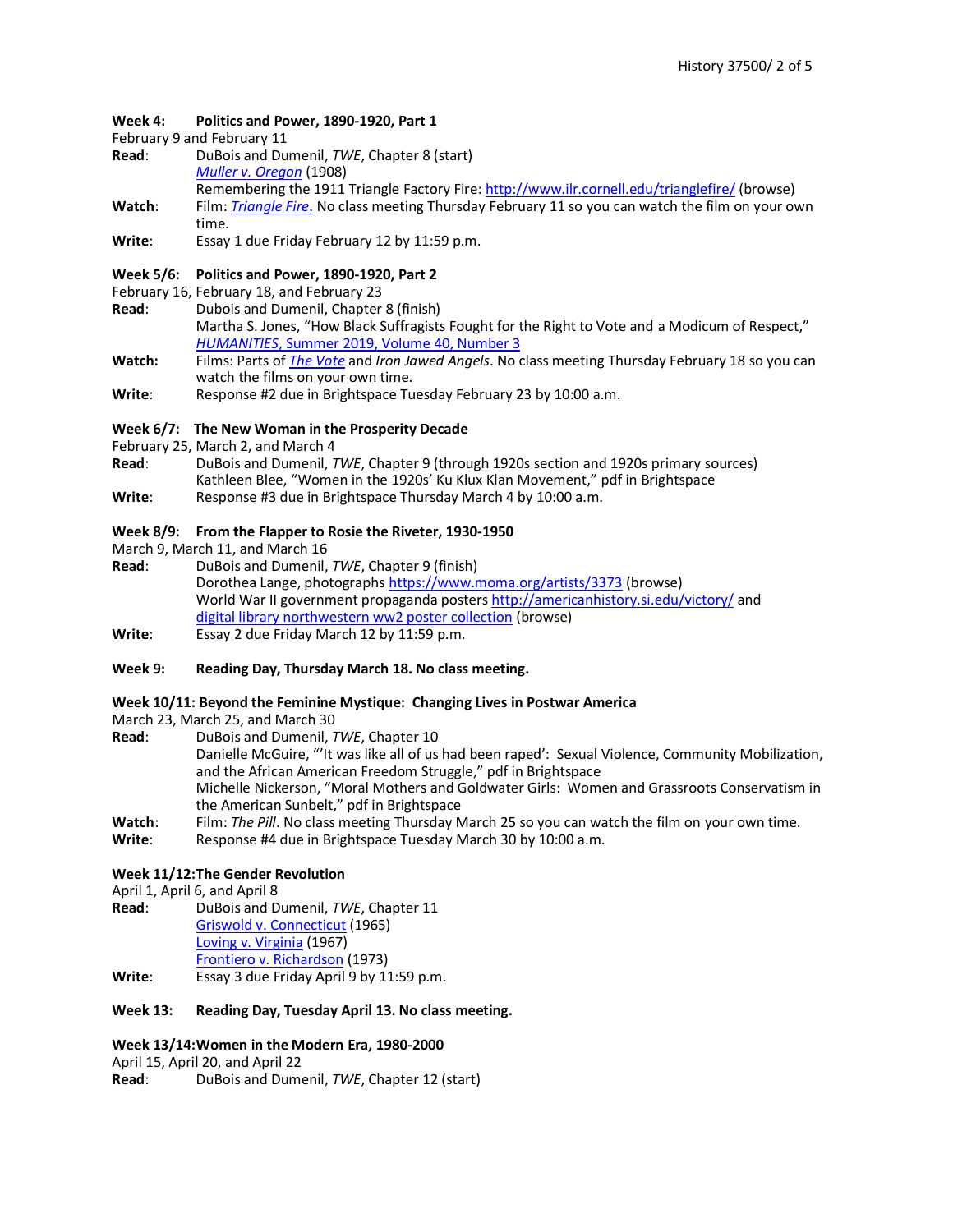- **Watch**: Film: *[Wonder Women!](https://purdue.kanopy.com/)* No class meeting Thursday April 15 so you can watch the film on your own time.
- **Write**: Response #5 due in Brightspace Tuesday April 20 by 10:00 a.m.

#### **Week 15: Women in the New Century, 2000-2021**

April 27 and April 29

- **Read**: Dubois and Dumenil, *TWE*, Chapter 12 (finish)
- **Write**: Response #6 due in Brightspace Tuesday April 27 by 10:00 a.m.
- **Write**: Essay 4 due Friday May 7 by 11:59 p.m.

#### **ASSIGNMENTS AND GRADING**

#### Essays:

Over the course of the semester, you will write four essays responding to questions based on the course material. Each essay is worth 0-25 points. I will post the questions for each essay one week before the due date. See [Essays](https://purdue.brightspace.com/d2l/home/214011) on Brightspace for more information.

# Responses to Prompts:

Over the course of the semester, you will respond informally in writing in Brightspace to the material assigned for six of the class discussions. Each informal response is due before the discussion; I will use your responses to frame our discussions. No make-ups for these responses. But I will drop the lowest score; in other words, you are allowed one missed response. These informal written response pieces will each be worth 0-5 points and will total 0-25 points. I will post the prompts for each response 5-7 days before the due date. See [Responses to Prompts](https://purdue.brightspace.com/d2l/home/214011) in Brightspace for more information.

#### Extra Credit:

There will be several out-of-class events this semester that you may attend and report on to earn extra credit during the semester. Information about the Extra [Credit Opportunities](https://purdue.brightspace.com/d2l/home/214011) are posted in Brightspace.

# **TO SUMMARIZE THE GRADING:**

| Informal responses (5 $@0-5$ ) 0-25 points = 20% |                     |
|--------------------------------------------------|---------------------|
| Essay 1 due $2/12$                               | $0-25$ points = 20% |
| Essay 2 due $3/12$                               | $0-25$ points = 20% |
| Essay 3 due $4/9$                                | $0-25$ points = 20% |
| Essay 4 due 5/7                                  | $0-25$ points = 20% |
| Total                                            | 0-125 points=100%   |

Course Grade (as percentage of total points)

| $A+ = 121 - 125$ pts | $C = 91-95$ pts   |
|----------------------|-------------------|
| $A = 116 - 120$ pts  | $C - 88 - 90$ pts |
| $A = 113 - 115$ pts  | $D+ = 84-87$ pts  |
| $B+ = 109-112$ pts   | $D = 79 - 83$ pts |
| $B = 104 - 108$ pts  | $D - 75 - 78$ pts |
| $B - 100 - 103$ pts  | $F = 0-74$ pts    |
| $C+ = 96-99$ pts     |                   |
|                      |                   |

#### **\*\*\*\*\*\*\*\*\*\*\*\*\*\*\*\*\*\*\*\*\*\*\*\*\*\*\*\*\*\*\*\*\*\*\*\*\*\*\*\*\*\*\*\*\*\*\*\*\*\*\*\*\*\*\*\*\*\*\*\*\*\*\*\*\*\*\*\*\*\*\*\*\*\*\*\*\*\*\*\*\*\*\*\*\***

#### **ACADEMIC INTEGRITY**

Purdue University and this professor prohibit "dishonesty in connection with any University activity. Cheating, plagiarism, or knowingly furnishing false information to the University are examples of dishonesty." (University Regulations, Part 5, Section III, B, 2, a). In this class, it will lead to a failing grade (0) on the assignment. Depending on the severity of the incident, it may lead to further consequences. And you should know that faculty members are expected to report all cases of plagiarism to the Office of the Dean of Students. For a set of helpful guidelines, see: <https://www.purdue.edu/odos/osrr/academic-integrity/index.html>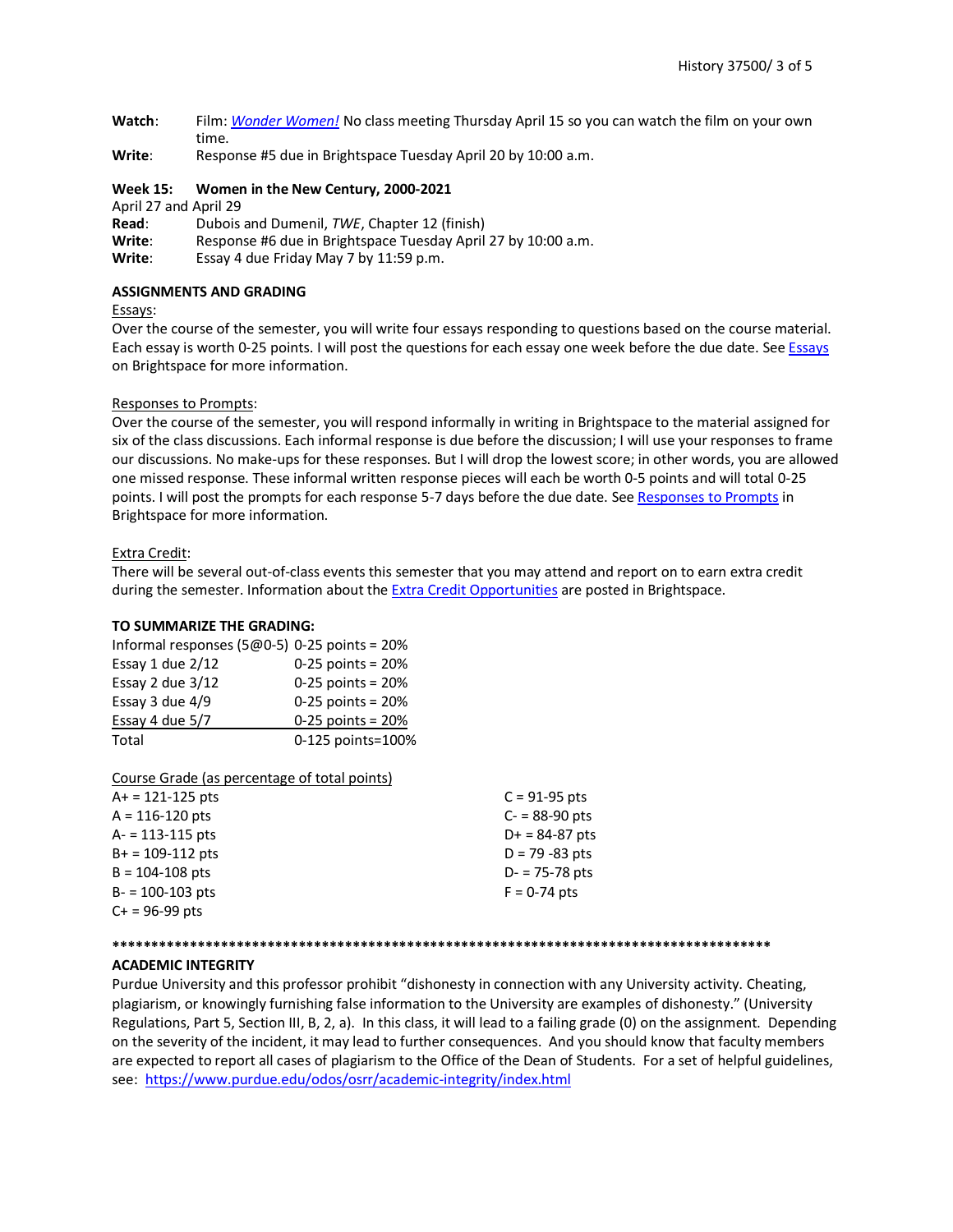Plagiarism occurs when a writer deliberately uses someone else's language, ideas, or other original (not commonknowledge) material without acknowledging the source. This definition applies to texts published in print or online, to manuscripts, and to the work of any writer, including other student writers. Plagiarism means reproducing or paraphrasing the words or ideas of someone else without proper attribution, and passing this work off as one's own. For more discussion of academic dishonesty, see the Online Writing Lab's discussion and guidelines for avoiding plagiarism at:

[https://owl.purdue.edu/owl/research\\_and\\_citation/using\\_research/avoiding\\_plagiarism/index.html](https://owl.purdue.edu/owl/research_and_citation/using_research/avoiding_plagiarism/index.html)

# **ACCESSIBILITY AND ACCOMMODATIONS**

Purdue University strives to make learning experiences as accessible as possible. If you anticipate or experience physical or academic barriers based on disability, you are welcome to let me know so that we can discuss options. You are also encouraged to contact the Disability Resource Center at: **[drc@purdue.edu](mailto:drc@purdue.edu)** or by phone: 765-494- 1247.

# **MENTAL HEALTH**

- $\circ$  If you find yourself beginning to feel some stress, anxiety and/or feeling slightly overwhelmed, try WellTrack, [https://purdue.welltrack.com/.](https://purdue.welltrack.com/) Sign in and find information and tools at any time.
- $\circ$  If you need support and information about options and resources, please see the Office of the Dean of Students[, http://www.purdue.edu/odos,](http://www.purdue.edu/odos) for drop-in hours (M-F, 8 am- 5 pm).
- $\circ$  If you are struggling and need mental health services, Purdue University is committed to advancing the mental health and well-being of its students. If you or someone you know is feeling overwhelmed, depressed, and/or in need of mental health support, services are available. For help, such individuals should contact Counseling and Psychological Services (CAPS) at (765) 494-6995 and<http://www.purdue.edu/caps/> during and after hours, on weekends and holidays, or by going to the CAPS office of the second floor of the Purdue University Student Health Center (PUSH) during business hours.

# **DIVERSITY & INCLUSION**

Purdue University is committed to maintaining a community that recognizes and values the inherent worth and dignity of every person; fosters tolerance, sensitivity, understanding, and mutual respect among its members; and encourages each individual to strive to reach their own potential. In pursuit of its goal of academic excellence, the University seeks to develop and nurture diversity. The University believes that diversity among its many members strengthens the institution, stimulates creativity, promotes the exchange of ideas, and enriches campus life. Purdue's nondiscrimination policy is at [http://www.purdue.edu/purdue/ea\\_eou\\_statement.html.](http://www.purdue.edu/purdue/ea_eou_statement.html)

### **UNIVERSITY EMERGENCY POLICY**

In the event of a major campus emergency, course requirements, deadlines, and grading percentages are subject to changes that may be necessitated by a revised semester calendar or other circumstances. Any changes will be posted, once the course resumes, on the course website. Here are ways to get information about changes in this course: my email addres[s ngabin@purdue.edu,](mailto:ngabin@purdue.edu) my office phone 765-494-4141, and the History Department main office phone: 765-494-4132. I expect you to read your @purdue.edu email on a frequent basis.

Please review the Emergency Preparedness website: [http://www.purdue.edu/ehps/emergency\\_preparedness/index.html](http://www.purdue.edu/ehps/emergency_preparedness/index.html)

### **ACADEMIC GUIDANCE IN THE EVENT A STUDENT IS QUARANTINED/ISOLATED**

If you must quarantine or isolate at any point in time during the semester, please reach out to me via email so that we can communicate about how you can continue to learn remotely. Work with the Protect Purdue Health Center (PPHC) to get documentation and support, including access to an Academic Case Manager who can provide you with general guidelines/resources around communicating with your instructors, be available for academic support, and offer suggestions for how to be successful when learning remotely. Your Academic Case Manager can be reached a[t acmg@purdue.edu](mailto:acmg@purdue.edu) . Importantly, if you find yourself too sick to progress in the course, notify your academic case manager and notify me via email or Brightspace. We will make arrangements based on your particular situation.